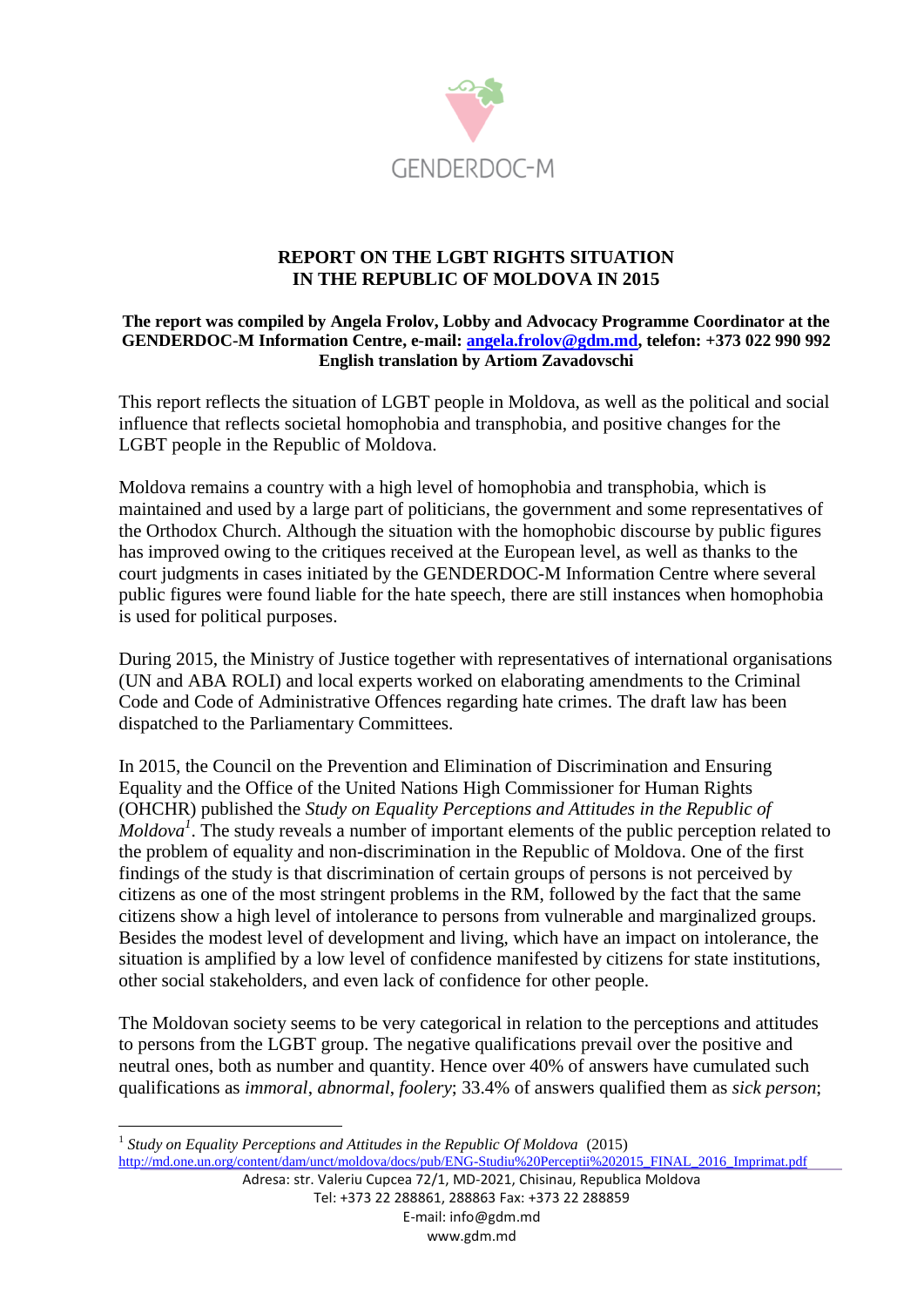about 16-18% of answers registered such qualifications as *prostitution*, *dangerous*, *pedophiles*, *perverse*, *not understood*, and all the other 13 qualifications account for less than 4%. The share of answers with positive perceptions (none of them) is very small and does not exceed 2% and only about 10% of respondents mentioned positive associations.

Regarding the question *Which of the following groups of statements characterizes the best the homosexuals/lesbians (LGBT)?* – a share of 67.4% of respondents opted for the group of statements with negative connotation, including a positive, neutral, and negative affirmation (*trustful*, *not understood*, *immoral*), while the group of absolutely positive affirmations (*neat*, *ambitious*, *tolerant*) were mentioned only by 6.7% respondents; the neutral statement (*loyal*, *hard-working, abnormal*) – was mentioned by 16.8%. The respondents with higher education and high social-economic status are more tolerant and they registered the biggest shares of almost 11% for each group of absolutely positive statements and almost 20% for the group with neutral connotation. The persons with medium social-economic status, representatives of minority 30 ethnic groups, and those with secondary education, lyceum are less tolerant, opting for overt 70% for the group considered to be of negative connotation<sup>2</sup>.

The opinions expressed during the group discussions confirm that the LGBT group is rejected by the majority of the population. The participants of the focus groups manifest an aggressive and revolting attitude to the LGBT people. Both group discussions had respondents who associated LGBTs with adoption of the Law on Ensuring Equality, condemning the conditioning of the EU accession with the acceptance of this law, perceived in a wrong way as the "law of sexual minorities". The majority of participants in the group discussions are categorically against accepting the LGBT people in the society. They consider that this thing contravenes the principles of the [Orthodox] religion, the institution of family, the psychoemotional and behavioural status of children.

Some respondents associated the LGBT persons with the sexually deflective groups, such as *"zoophiles"* and *"paedophiles"*. They are revolted that the society does not get involved more to counteract "this phenomenon". It should be noted that the respondents' knowledge about the LGBT persons is reduced, and adequate information may diminish the aggression towards this group.

The homosexual relations are perceived by 52.5% of respondents as an offence, they consider *that homosexual relations should be punished*. Almost half of respondents (49.5%) consider that when the Republic of Moldova *joins the EU the number of LGBT persons will increase substantially*. The opinion that the *LGBT persons are frequently carriers of HIV/AIDS* is shared by 44.5% respondents<sup>3</sup>.

# **1. JUSTICE AND FAIR TRIAL**

1.1. On 30 September 2013, the Bishop of Bălți and Fălești Markel made a statement inciting to discrimination gay people because allegedly 92% of them had AIDS. GENDERDOC-M Information Centre filed lodged a lawsuit accusing Bishop Marchel of defamation and incitement to discrimination on grounds of sexual orientation and HIV status. On 16 September, the Supreme Court of Justice of Moldova issued the decision on the case "GENDERDOC-M against Bishop of Bălți and Fălești Markel" annulling the previous judgment issued by two lower court instances where Bishop

 $\overline{a}$ 2 *Ibidem*, p. 29

<sup>3</sup> *Ibidem*, p. 31-33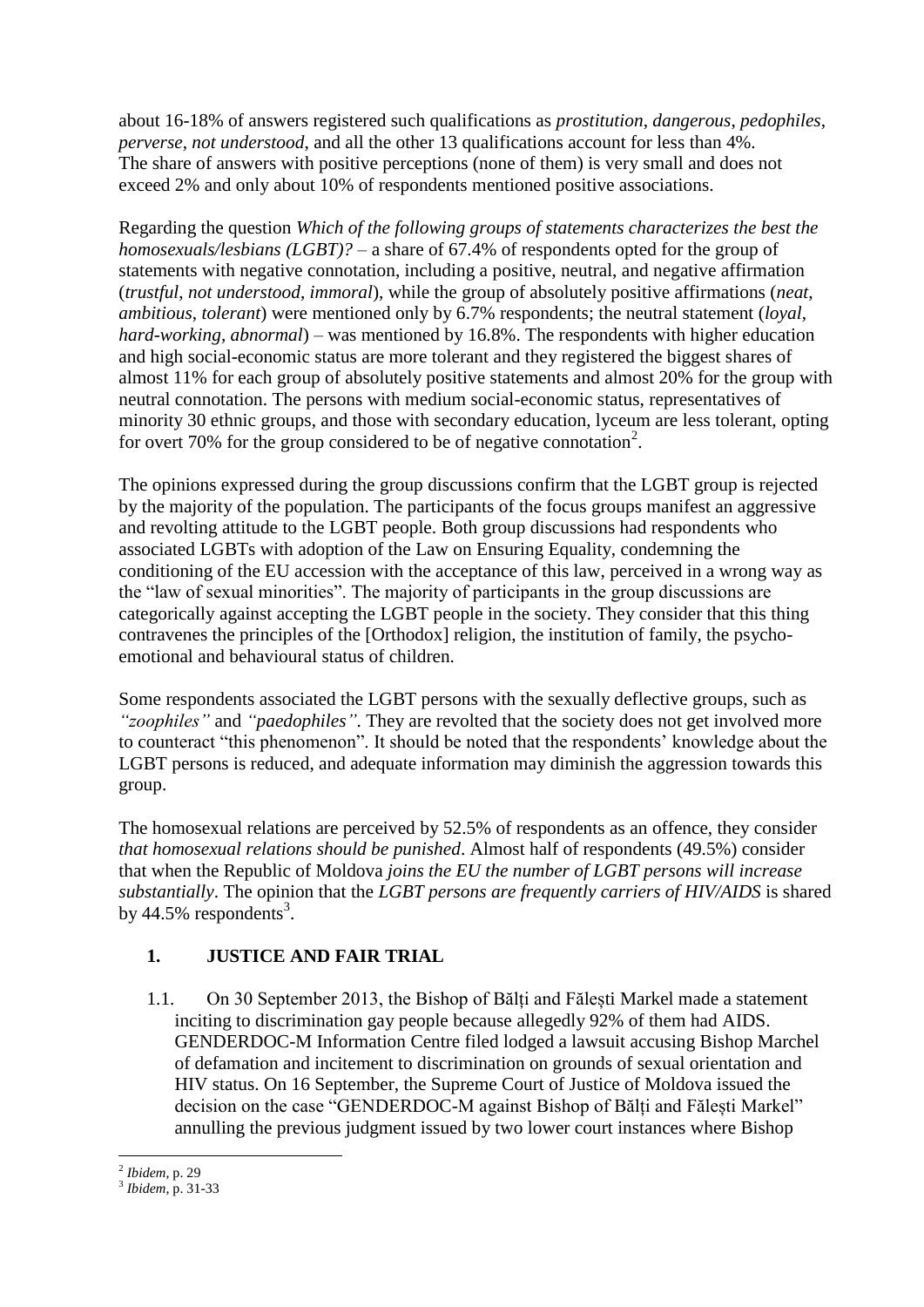Markel of Moldova's Orthodox Church had been found liable for hate speech and incitement to discrimination against homosexuals. The Supreme Court of Justice decision contains a number of arguments that are of homophobic nature and irrelevant to the subject of GENDERDOC-M's initial claim submitted to Bălți Court of first instance in 2012. For instance, the College of Justice presided by Justice Iulia Sîrcu and comprised of Justices Galina Stratulat, Iurie Diaconu, Ion Corolevschi, and Iuliana Oprea argues: "The College [of Justice] ascertains that the Diocesan of Bălți and Fălești Diocese of the Orthodox Church of Moldova, Bishop Markel, on the date when he made the discourse, held the position of Diocesan with the obligation to preach the Word of God. However, holding this position, he propagates complex ideas, principles and religious teachings in which he firmly believes and exercises religious activity in view of promoting religious education. <...> "Given the role that the appellant occupies and has in the society based, in its absolute majority, on the Orthodox Christian teachings, the College believes that Bishop Markel was right and had the right to express such an opinion, speak publicly about homosexuality as a sin, criticize homosexuality, and take actions in support of his position and of the institution the represents – actions performed within the Law on Freedom of Expression. At the same time, the College considers that the conclusions regarding [his] discourse as false drawn by [lower] courts are erroneous. <...> "Proceeding from the above, the College critically assesses the position of [lower] courts regarding the obligation to make an apology, i.e. it does not fall within the requirements of the Law on Freedom of Expression but, actually, represents an attempt to limit and discourage all those who, for various reasons, either religious or of a civic attitude, disagree with the policies promoted by the GENDERDOC-M Information Centre and to establish a judicial precedent."

1.2. In autumn 2015, the judge Victor Orândaş, who in 2013 issued a decision prohibiting the Pride March for Equality organised by the GENDERDOC-M, was dismissed from his post. As a result of his dismissal, he made a statement in which he declared the following: "The Chairman [of Chișinău Centru Court] Ion Țurcanu invited me to his office and told me in a threatening tone but in an informal language that the GENDERDOC-M Information Centre cannot be allowed to hold their march where they wanted to, and that I had to relocate the march exactly there where Mayor [of Chișinău] Dorin Chirtoacă wanted it to take place. He drew my attention to the fact that the case was under the supervision of the State Information and Security Service and the leadership of Supreme Court of Justice. During this discussion, as well as during other talks, with the Chairman Ion Țurcanu, he would make clear references to certain catastrophic consequences for my career if I didn't execute his orders."

#### **2. POLICE AND LAW ENFORCEMENT AUTHORITIES**

2.1. In mid-September, a young gay man from Tiraspol (Transdniestrian territory of Moldova) opened an account on the dating website mamba.ru where he got acquainted a 25 year-old man, also from Tiraspol. They agreed to meet offline. When he arrived at the meeting point, he was approached by a policeman in civilian clothes who asked him to show his ID because, according to the policeman, he looked like someone wanted by the Transdniestrian police. The young man didn't have ID with him and was asked to go to the Zapadnyi District police station for the identification procedure. Once he entered the police station, he was verbally assaulted and called names such as "sodomite" and "paedophile". He was told to give them contacts of all gays he was acquainted with because "all gays are paedophiles and should be monitored". The young man was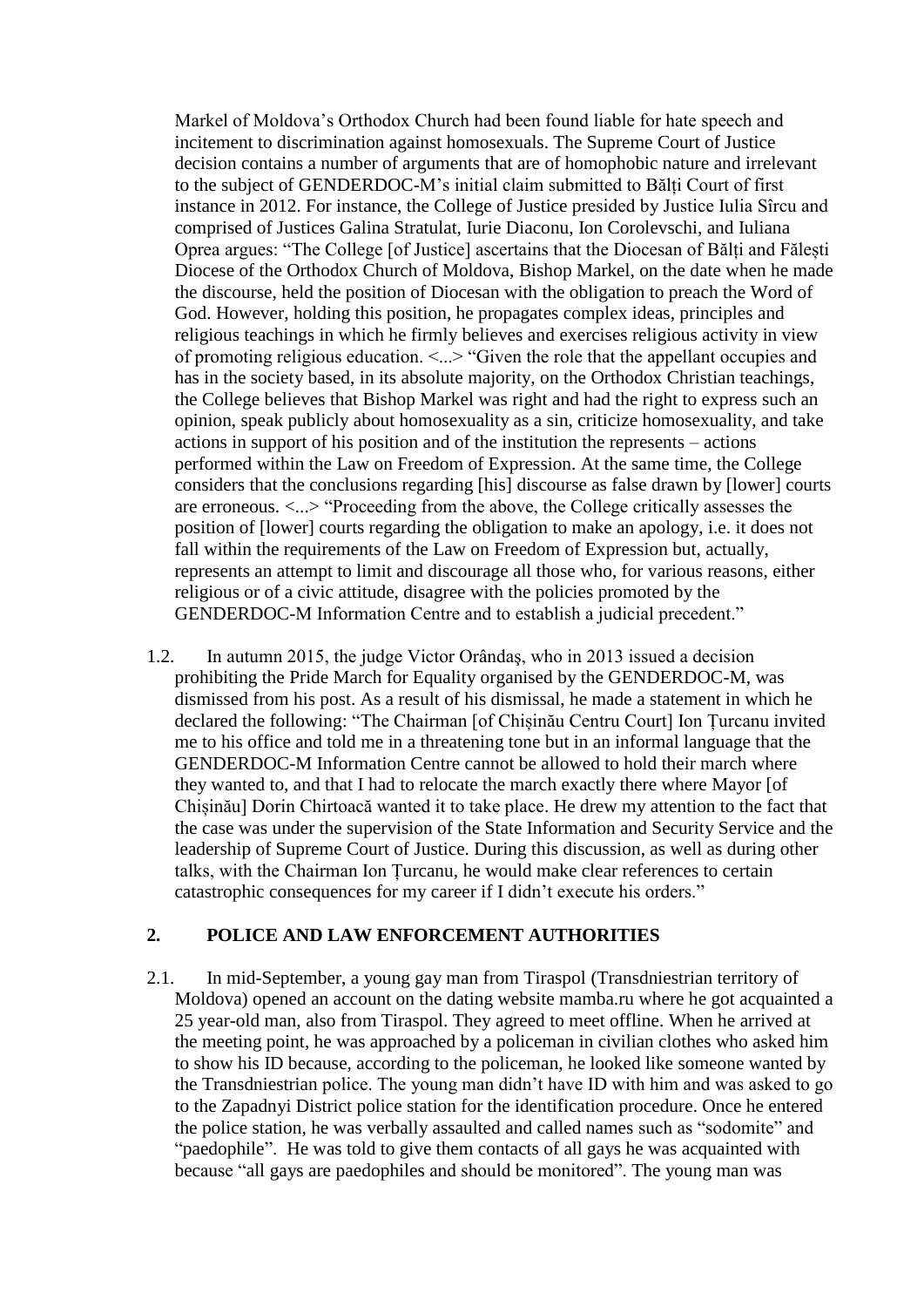photographed and told that if he did not cooperate with the police, his photos would be broadcast on the criminal chronicles TV show "Territoriya 102" ("Территория 102"). The victim is afraid to seek legal assistance.

2.2. D.M. is an 18-year-old gay man with appearance of a 15-year-old adolescent, who lives in Tiraspol (Transdniestrian territory of Moldova). D.M. got acquainted with another man on a social networking website. They agreed to meet offline. At the meeting, 24 October 2015, the man came with a colleague of his and presented themselves as policemen. They told D.M. to follow them to the police station saying that he looked like someone wanted by the police. D.M. followed them to the Central Police Station, where he was left locked in a room for 30 minutes. After 30 minutes, those two policemen entered the room, called him humiliating names, because of his homosexuality, and put him a condition to cooperate with them in order to catch gays "who are paedophiles". The young man refused. Then the policemen took his mobile phone and copied his entire contact list from it. After this incident, these two policemen invited D.M. to the police station again via Viber application, but the young man was unable to find any of them there. After his several visits, they texted him that it was just a matter of control and that they wanted to check whether he would be tailed by anybody. Following a GENDERDOC-M volunteer's advice, D.M. addressed to the socalled Ministry of Interior Affairs from Tiraspol and filed an official complaint. The institution treated the young man respectfully, his complaint was admitted and he was told that he would be informed about the measures taken against these police policemen.

## **3. BIAS-MOTIVATED VIOLENCE**

- 3.1. E.G. is an elderly gay man who was involved in the production of a theatre play by *teatru-spălătorie* as a non-professional actor where he talked about his life as a gay man. The performance was showcased several times at the theatre, and some video footage of it was uploaded online<sup>4</sup>. On 17 January 2015, E.G. was waiting for a trolleybus at one of the central trolleybus stations in Chișinău when he noticed a somewhat 40-year-old man was staring at him for a long time. Following E.G., the man boarded the trolleybus, began cursing him by calling him names such as "sodomite" and hit him below the ribs. After E.G. had tried to defend himself verbally, the assailant punched him in the left jaw. Another passenger, a young man, intervened in the situation and ousted the assailant from the transport at one of the next stations. The aggressor entered the trolleybus from another door and was shouting loudly, "You are playing in the theatre performance? Showing that there are sodomites in Chișinău and like this is something normal?", and continued insulting the victim. E.G. got off the trolleybus at the following station being followed by the aggressor, who approached him again and punched in the shoulder. E.G. didn't go to the police believing that the assailant wouldn't be found anyway.
- 3.2. On February 6, S.C. was beaten by an unknown young man of approximately 25 years of age, who looked like an athlete and who told S.C. that he didn't have any respect towards people like him, i.e. sodomites. After S.C. had replied that he respected homosexuals, he was punched in the face. After the punch in the face, he fell on the ground and covered his head with his hands because the aggressor continued kicking

<sup>&</sup>lt;sup>4</sup> <http://curaj.tv/reportaj/cultural/draga-moldova-putem-sa-ne-pupam-putin-de-tot/>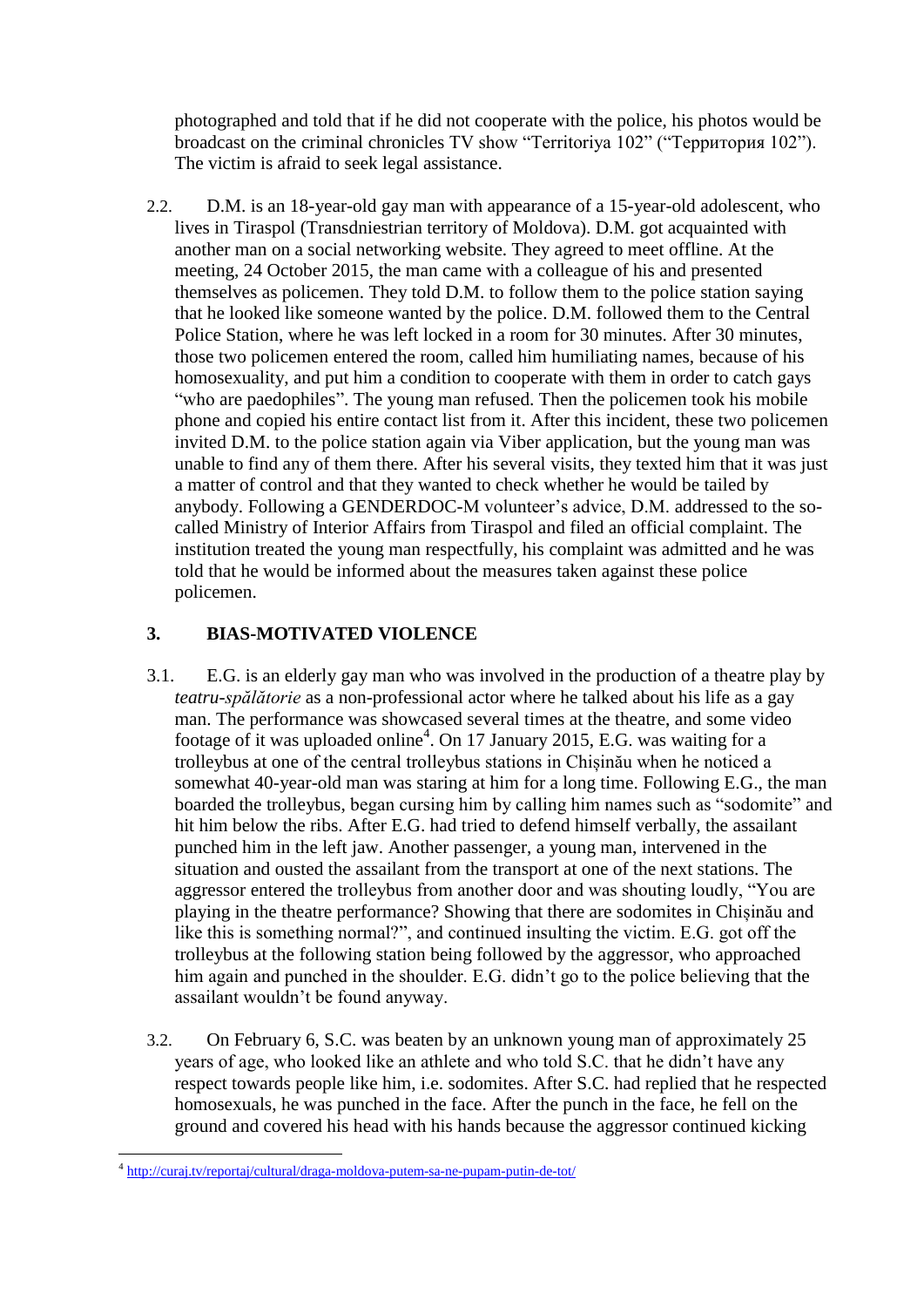him all over the body. Other young people, who were present there, noticed the incident and stopped the aggressor.

- 3.3. I.T. is a 35-year-old lesbian who is frequently harassed by her male neighbour. On 3 July 2015, she was approached by that neighbour in front of her apartment building's staircase who told her that he had been living in that building for years and that people like her, to whom he referred as "it", should not live there and should not live at all. Then he told her that she was "it" and that he could beat her and would not be charged for it. The assailant instantly hit her four times in the face, two times in the belly and kicked her in the groin. I.T. told him she would call the police, but the assailant said that it wouldn't happen because police wouldn't charge him for anything; and, generally, people like her should be beaten. The victim went to the police station to file a formal complaint. In the beginning the police officer didn't want to admit the complaint; he only put down her contact details and told her to go back home. After the GENDERDOC-M's lawyer had intervened in the situation by having called the chief officer of the police station, the policeman admitted victim's complaint and called the ambulance. Doctors took her to the emergency hospital, conducted some examination and redirected her to the forensic examination. When she returned home, the assailant physically attacked her again and took her mobile phone. I.T. called the police again, and when the police arrived, the assailant continued threatening and ridiculing her in front of the police officers. The assailant was detained, and the victim went to the police station to file another complaint. The case reached the court, and the assailant was found liable for hooliganism and obliged to pay pecuniary and non-pecuniary damage.
- 3.4. In 2014, M.B., a gay man, was the victim of the extremist gang "Occupy Paedophilia". The gang members beat him, videotaped the entire process and uploaded the footage indicating his sexual orientation on multiple social networks. Although the gang leader was under arrest and criminally prosecuted at that time, the video footage is still accessible online. On 25 March 2015, M.B. was walking down Ștefan cel Mare Boulevard in Chișinău when he was approached by two young men, one being 22-23 years of age and the other one being a bit taller and 26-27 years of age with his head covered by a hood (specific look of an Occupy Paedophilia gang member). The younger looking man told M.B. that he had seen him in an Occupy Paedophilia video. M.B. replied that it was a staged action and went away. They followed M.B. and upon reaching him, the younger looking man asked him, "What's wrong with your face? Have you been beaten for harassment?" (M.B. happened to be having herpes on his lips). The older looking man added that if there hadn't been many people around, they would've beaten him. M.B. tried to escape the aggressors but they continued following him. They got into the crowd, and the taller man took M.B by the hand and began to shout "He is gay!" M.B. was shouting, "Leave me alone!" The aggressor shouted back, "Why are you screaming like a girl?" M.B. called the police and said he was being followed by two young men who wanted to beat him. The aggressors heard him call the police and fled. When the police arrived, the harassers were no longer to be found.
- 3.5. S.Ș. is a 31-year-old transsexual woman. On 27 July 2015, together with her husband went to her home village to visit a friend of hers on the occasion of her birthday. At around midnight, S.Ș.'s friend was visited by a local man with the reputation of a thug who was accompanied by seven other men. They started insulting S.Ș. and her husband calling her a "fag" and questioning whether she was a man or woman. The assailant asked S.Ș. why she hadn't informed him of her visit to the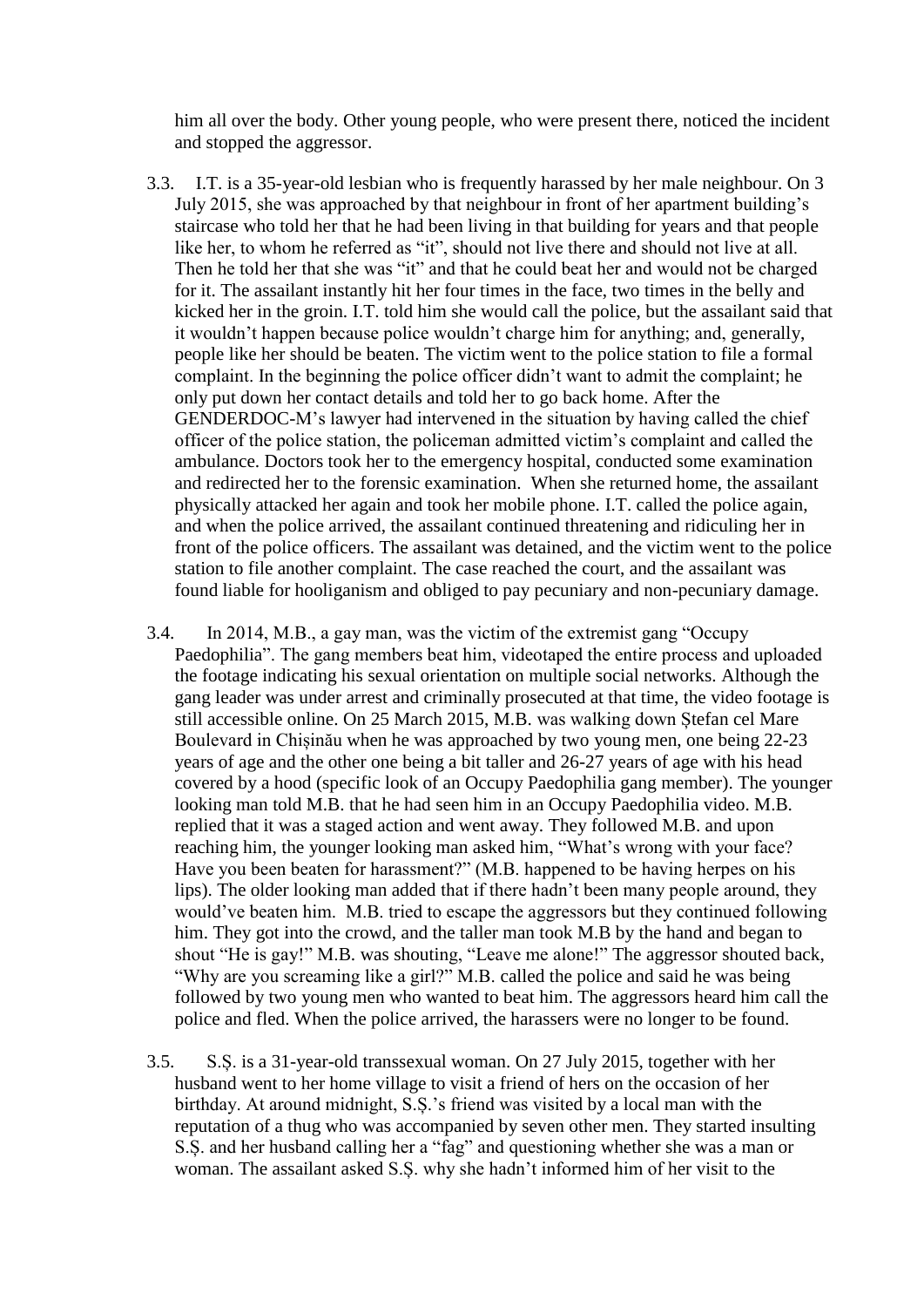village, and told her that she shouldn't have come there in the first place, because she was an embarrassment for the entire village. When she told him to leave her alone, the assailant hit her several times over the body and head. When her husband tried to defend her from violence, he was named "fag" because they were together and beaten, too. The case is currently being examined at court.

3.6. In April 2015, two GENDERDOC-M representatives participated in a public event within the Non-Discrimination Week organised by the Tiraspol-based (Transdniestrian region) Apriori Center, which took place in the Civic Club "№19". It was an open discussion on the LGBT issues. After this event, the LGBT issues were discussed within other public activities carried out by the Apriori Center followed by an article published in a local newspaper in July 2015. After that the church began lectures for parents to watch their children, not to go to this organization, because it propagates sex between two men, homosexual mores, European values when homosexual couples will take their children. "On August 1 this NGO director's son was beaten and insulted in the street "hairy cock, pederast, like your parents." The attackers were strangers who approached from behind hit him with something in his head and then beat him with his feet. As a result he had fractured hand and several hematomas. The boy (who reached shed majority) refused to go to the police. But though he and his father had to leave the country. After that, local churches started to preach that parents kept an eye on their children and did not let them visit Club "№19" because this organisation "promoted sex between men, homosexual mores, and European values when homosexual couples would take their children away". On 1 August 2015, the 18-year-old son of Apriori Center's director was beaten on the street and named "shaggy rooster and sodomite just like his parents" (*rooster* is a Russian slang equivalent for the word "fag"). The assailants were unknown persons who approached him from behind, hit his head with some object and then kicked him multiple times. As a result, his arm was fractured and he had multiple hematomas. The victim refused to go to the police. However, later he left the Republic of Moldova together with his father and younger sister.

## **4. BIAS-MOTIVATED INCIDENTS**

4.1. There were several bias-motivated incidents that occurred during the annual LGBT Pride Festival "Rainbow over Dniester". On 14 May 2015, between 16h and 18h, the Jolly Alon Hotel in Chișinău was hosting an activity within the annual LGBT Pride Festival – the press club "Homosexuality and Christianity". At 16.20h, a middle-aged woman signed up in the participants list under the name of Rodica Mândru, representing the Kishinyovskiye Novosti newspaper (Кишиневские новости). She entered the conference hall with a gift bag and took a seat at the end of the room. After a while she left the room looking for the bathroom and never returned. Shortly, the conference hall started filling with strong sewage smells. A GENDERDOC-M representative went to the back of the room to see where the smell was coming from, looked down and saw that gift bag with human faeces scattered on the floor. On the pile of the faeces there was left a typewritten note in a picture frame sized 20x30 cm. The contained the following message, "From a journalist to a journalist: This is how the final product of mass media outpoured on the mind of our people will look like. P.S. [These are] the consequences of this conference". The activity was suspended for 30 minutes for the room to be cleaned. Some participants felt unwell and left the event. The hotel surveillance cameras had captured the woman's image and a screenshot was saved for the police. GENDERDOC-M filed a formal complaint to the police but the perpetrator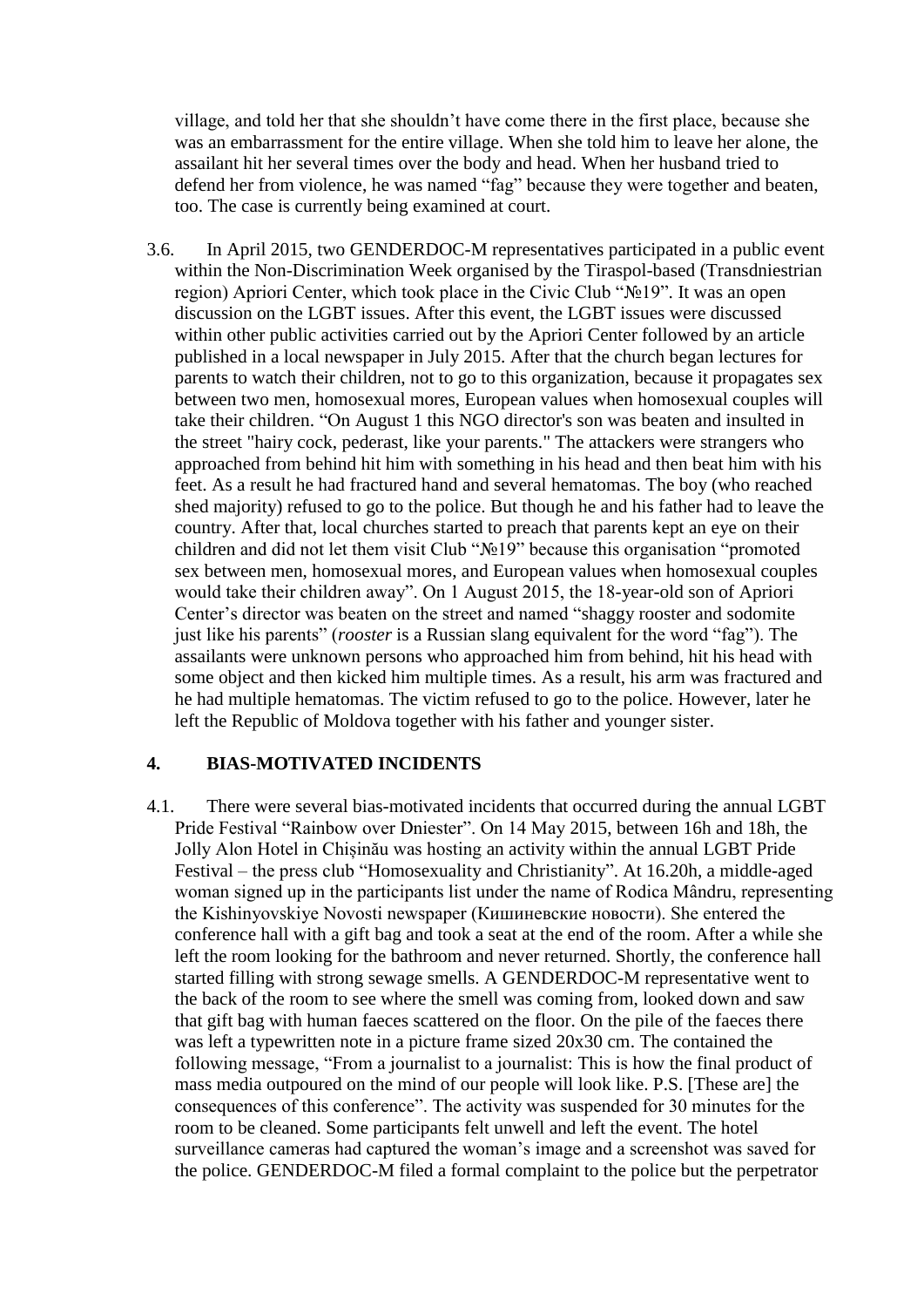was never found.

- 4.2. On 15 May 2015 (the annual LGBT Pride Festival period), at 10:40h, the executive director of GEBDERDOC-M Information Centre Anastasia Danilova called a taxi cab service. The cab with the licence plate number CQU042 arrived. While in the cab, she was talking on the phone about the upcoming LGBT March for Equality, to what the taxi driver said, "Why are you so angry? You're angry on TV; you're being angry now, too. Are you all [in the organisation] so angry?" Anastasia replied, "No, it's just me, because I'm the executive director". The taxi driver replied, "Next time you call the taxi cab service, let them know in advance from which organisation you come, because I am sick of driving you. I will not accept your orders. And see you soon". Anastasia asked him, "So when we will see each other if you are not going to accept our orders?" The driver replied, "Sunday, at your march. I come there every year as a crowbar". As soon as she got off the taxi, Anastasia phoned the 14222 taxi cab service and insisted that the service management reacted to these threats. The next day, the taxi cab service management called her and said that they had fined the driver and suspended from work for two days. Later, GENDERDOC-M was informed that the driver had been dismissed from work.
- 4.3. On 15 May 2015, two GENDERDOC M staffers Angela Frolov and Artiom Zavadovschi received threats via the social network vk.com from a person with the name Duku on his profile. Messages were written in Russian and read as follows:

| To Angela Frolov on 15 May:                                                       | To Angela Frolov on 17 May:                 |
|-----------------------------------------------------------------------------------|---------------------------------------------|
| "Hey, ugly creature. Tell me where and                                            | ) How was the walking? You know             |
| when are you going to march tomorrow?                                             | what I've noticed? I can't find any         |
| Crud, answer me. When and where do                                                | pictures with your mugs. So, when you,      |
| you want to get beaten? Is it true that it's                                      | crums, will be able to march without the    |
| more comfortable for us to catch you on                                           | triple police protection, you'll be able to |
| Renașterii [Boulevard] when you'll be                                             | feel your victory. But for now, beware.     |
| ascending the Komsomol Monument?"                                                 | And tell Danilova [Anastasia Danilova,      |
|                                                                                   | executive director of GENDERDOC-M]:         |
|                                                                                   | if I see that creature with leaflets again, |
|                                                                                   | I'll spit in her face for sure.             |
| To Artiom Zavadovschi on 15 May:                                                  |                                             |
| "God forbid I meet you on my way, animal. Your phenotypic quality as a "male"     |                                             |
| allows me to punch you in the nose without any remorse. I will do it with pleasue |                                             |
| on the first occasion, crud. At what time are marching down Renasterii            |                                             |

[Boulevard]?

- 4.4. On 27 September 2015, the GENDERDOC-M staffer Artiom Zavadovschi, an openly gay man, was waiting for the public transport at the Bariera Sculeni Street trolleybus station in Chișinău. A young, obviously drunk man passed by and said something to him. Because Artiom had headphones in his ears, he took them off and asked the man to repeat what he had just said. He said, "You are a fag, aren't you? You're a fag!" Then he went away.
- 4.5. C. A. is a 22-year-old asylum seeker from Ukraine. His mother is a Moldovan national. He was born in Ukraine and lived there ever since. He is an androgynous model. Sometimes he wears extravagant clothes and jewelry designed for women. He is subjected to frequent harassment and verbal violence (at least once a week) on streets of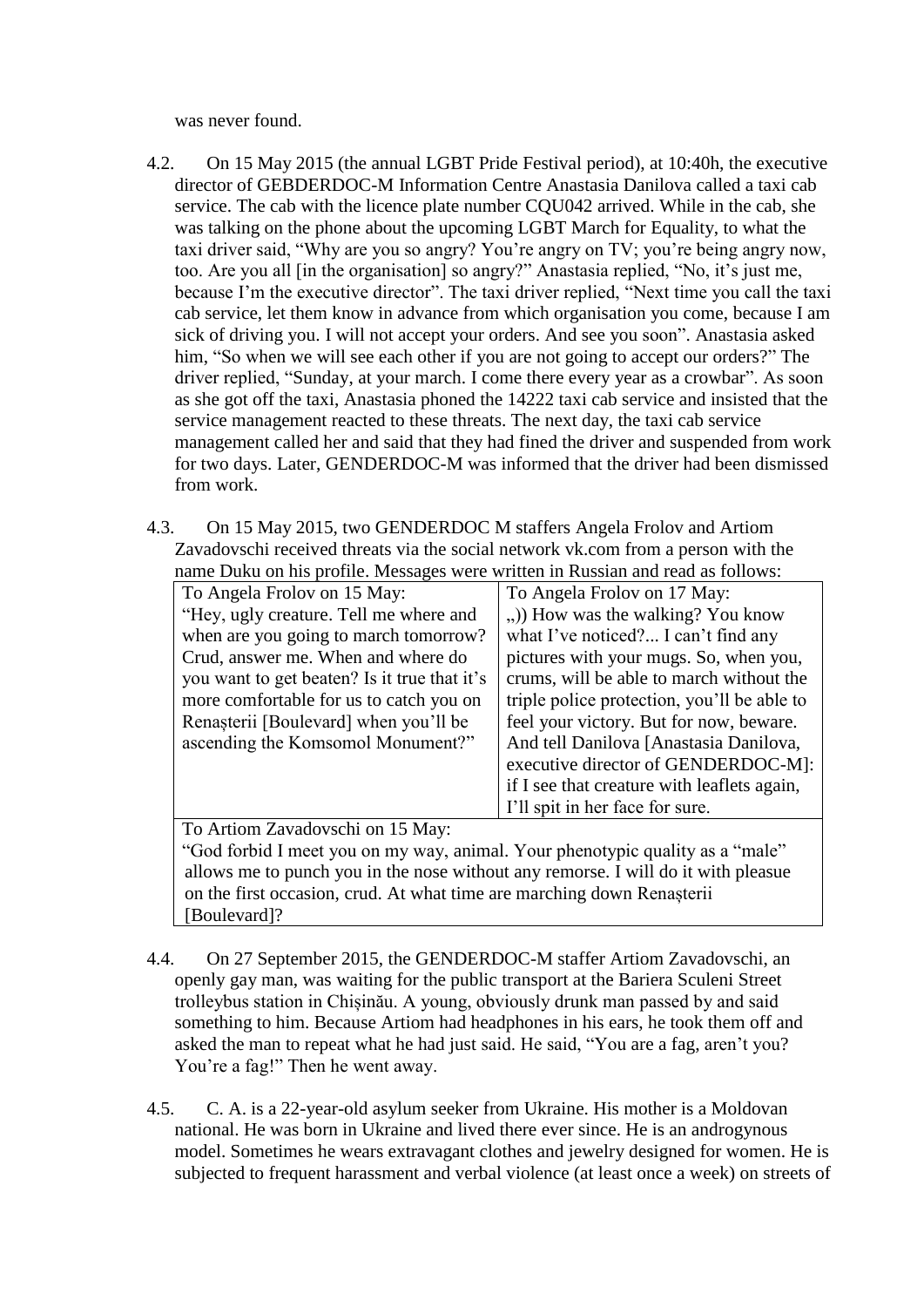Chișinău due to his feminine looks and clothes and is often named "sodomite". People on street often question his gender by asking if he is a boy or a girl or tell him to pull down his pants so they can see his genitals. Sometimes unknown people take pictures of him without asking for his consent. On the street where he temporarily resides, a 13 year-old girl calls him a "fag" every time he passes by. In March 2015, he was subjected to degrading and humiliating treatment from a female doctor he had gone to see for a refugee medical certificate due to his feminine gender expression. When he took off his shirt and the doctor saw his pierced naval, she called him a "hermaphrodite" and asked if he had male genitals. Upon receiving an affirmative answer, she said, "It's good that you haven't cut them off".

- 4.6. On 21 May 2015, C.A., the same 22-year-old self-identified androgynous person from Ukraine was physically assaulted by an unknown man on the way to a university in Chișinău, where he attended evening Romanian-language courses. Standing at the bus station waiting for the bus, he felt someone pulling at the right shoulder of his shirt. He was forcefully turned around by a seemingly drunk man in his late 20s, who grabbed the chest of his shirt. The assailant was much taller and stronger than the victim. He was shouting in Romanian, but the victim could hardly understand him because he was unfamiliar with the perpetrator's dialect. The only words he understood were "you are a fag" and "sodomy in our country". The assailant tore the cap off the victim's head and started to pull him to the side over the flowerbed. Male passers-by did not react at all, while female passers-by tried to intervene. The assailant tried to punch C.A. in the face, but the young man managed to avoid being hit and then broke free from the assailant and ran away. The victim did not call the police, because he had previously signed some papers at the Migration and Asylum Bureau obliging him "not to enter into conflict with the local population". The young asylum seeker had not been informed of his rights by the bureau, and especially the right to not be subjected to violence by anyone, including representatives of the "local population". It should be noted that this incident occurred just four days after the 3rd LGBT Pride March for Equality in Chișinău.
- 4.7. On 24 November 2015, C.A. the same 22-year-old androgenous person was assaulted by his neighbour at the refugee placement centre, Muhammed Reshad. The neighbour is of Afghani origin and hates C.A. because of his bisexual orientation and feminine gender expression. He tried to physically attack C.A. in the hallway of the refugee placement centre. C.A. managed to get into his room and lock the door. The assailant tried to break the door and C.A. called the police. When the police arrived, the assailant was insulting C.A. and saying that people like him, who have sex with other men, should be killed. The police officers told the assailant that he was in Moldova where every person is equal before the law and must respect laws of this state, and that C.A.'s personal life is only his business. Police drew a report and fined Muhammed Reshad with 200 MDL according to Article 354 (hooliganism) of the Code of Administrative Offences.

4.8. In 2013, the extremist gang called "Occupy Pedophilia" began to hunt down gay and bisexual men in Moldova. Members of the gang claimed they were fighting pedophiles when actually they were looking for their victims on dating websites for gay and bisexual men. They would create fake accounts on those websites, engage in discussions with gay and bisexual men and then invite them to meet offline. At the meeting point, victims are encountered by a number of young men, members of the gang (some of them are minors). Then they humiliate, assault,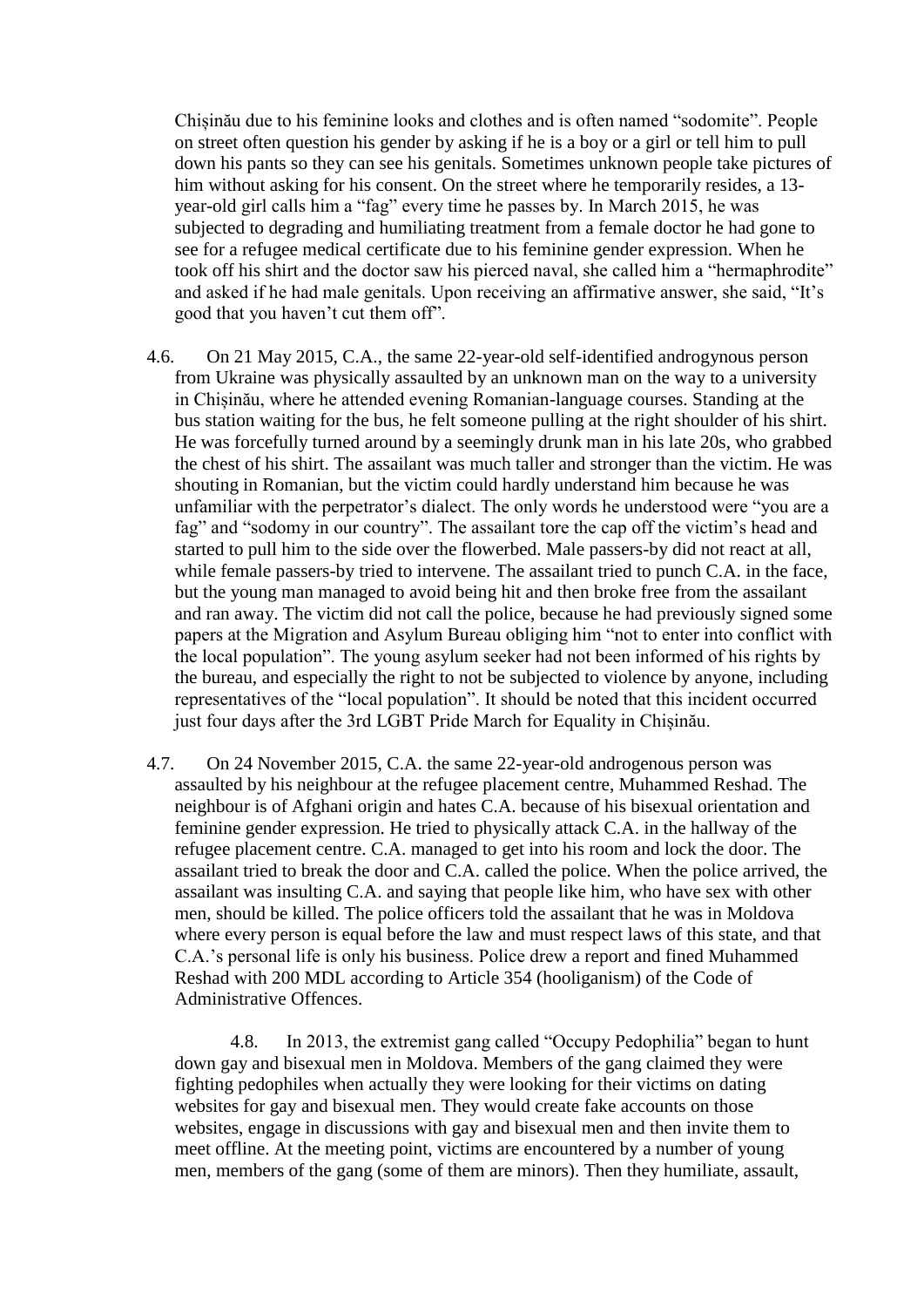sexually harass, and torture victims while videotaping the entire process on camera. Afterwards the video footage is uploaded to social networks where the gang has pages or accounts open. At least seven videos of this kind were shot in the Republic of Moldova. Three victims of this gang turned to GENDERDOC-M for legal assistance. On 28 April 2015, on the social network vk.com appeared a message of threat towards four LGBT rights activists and advocates: Alexei Marcicov, Angela Frolov, Doina Ioana Străisteanu, and Oleg Brega. The threat was published on the personal account of the Occupy Pedophilia gang leader in Moldova, Stanislav Ghibadulin, reads as follows (translated from Russian): *"O.Brega; A. Marcicov; A. Frolov; D.I. Străisteanu, Welcome! Today is going to be an interesting day. Namely today you are going to feel a cold sweat on your skin, perhaps, even fear.The main thing is yet to come ... The game is just beginning. You do not value life and are bound by one sin. Your hands have brought suffering to many people. Therefore, I am going to prove you that it's not up to you to decide for their fate. Be careful, your life is in my hands now"*. The threat was followed by a soundtrack from the "Saw" horror film. Several complaints were filed to the police without any results.

- 4.9. A number of incidents perpretratred by the Occupy Pedophilia gang occurred during the annual LGBT Pride Festival "Rainbow over Dniester" that took place in Chișinău on 13 – 17 May 2015. One of the festival activities was the photo exhibition "Because I Live Here: Snapshots of LGBT Lives in Moldova by Annika Keller". The exhibition was hosted by B.P. Hasdeu Municipal Library in Chișinău and its opening was held on 13 May at 19:00h. At around 19:30h, a group of minors, whom GENDERDOC-M reprsentatives identified as the Occupy Pedophilia gang members, tried to enter the library premises and visit the exhibition. The minors were being rowdy and rude. The private security guard hired by GENDERDOC-M did not allow them entry to the exhibition. Then they went outside and began to show exhibition visitors indecent gestures through the library windows.
- 4.10. On 17 May 2015, the GoldBar Night Club hosted the Safer Sex Promotion Party, an event held within the annual LGBT Pride Festival in Moldova. Several guests were harassed by a group of about 10 young men, seemingly minors, who were saying nothing, just standing on their way, close to them, and looking them in the eye. They were saying something in Romanian (the guests, who happened to be foreigners, were unable to understand what exactly) with an aggressive tone. The night club security guards noticed the incident and immediately approached minors and chased them away. The festival guests were accompanied to the club. In another case, the same minors surrounded the taxi cab with two festival guests who had just arrived and tried to open the doors, but the taxi driver blocked them. They were forced to leave by taxi back to the hotel. The police were called and two complaints on harassment were filed without any results.
- 4.11. On 18 July 2015, the rainbow flag was stolen from from the flagpole installed in front courtyard of GENDERDOC-M Information Centre. The video footage from the office surveillance camera showed that on 17 July, at 23:30h, four young men dressed in sport suits and wearing hoods on their heads, allegedly members of the Occupy Pedophilia gang. They were discussing something for 15 minutes. Then one of them climbed over the fence and stole the rainbow flag. Then all together they ran down Valeriuc Cupcea Street in the direction of the Turkish Embassy. An official complaint was filed to the police. Several weeks after, the Occpu Pedophilia gang leader Stanislav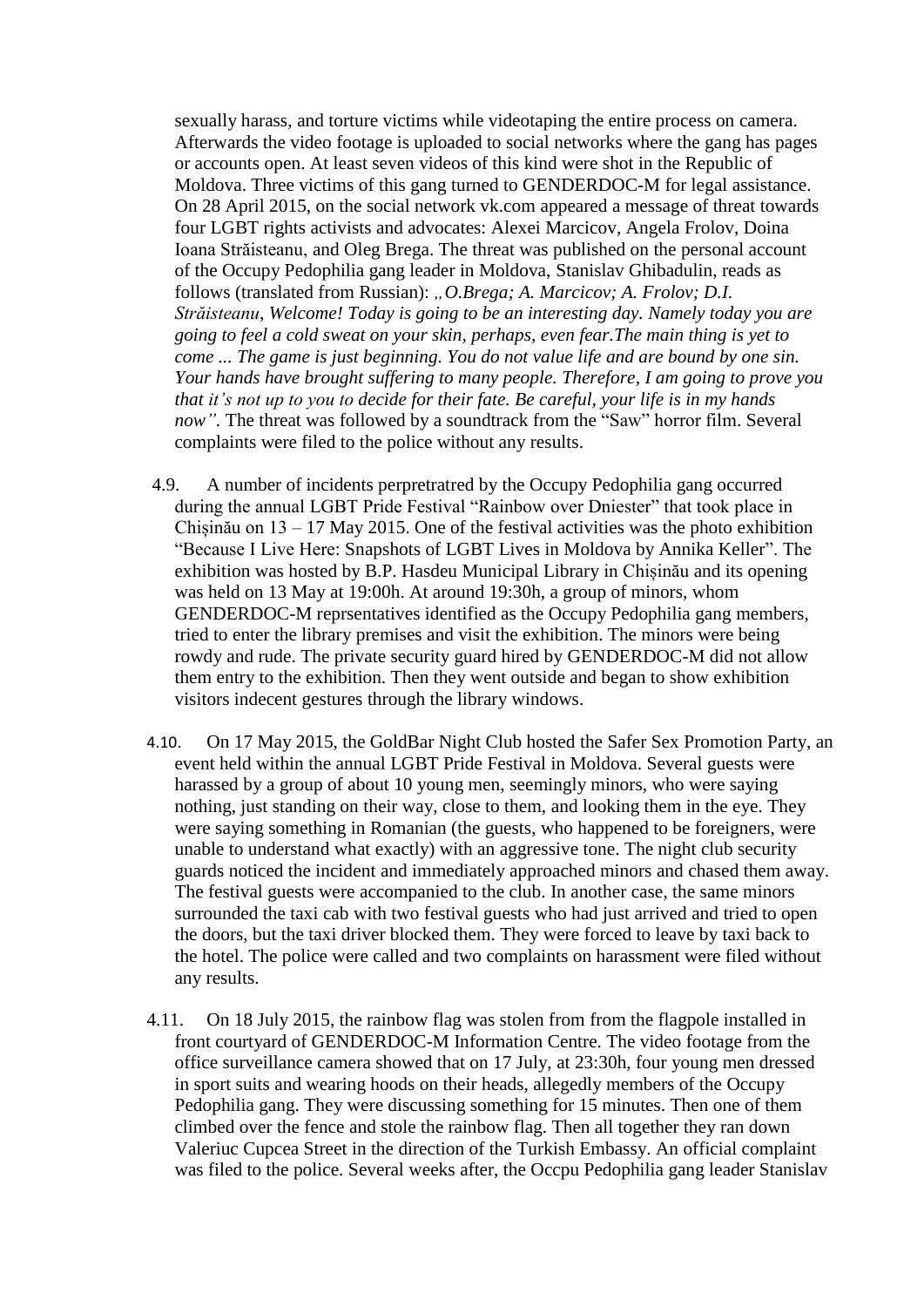Gibadulin sent a message to the GENDERDOC-M staffer Angela Frolov on the social network Facebook. The message contained insults towards Angela and the flag, which confirmed the fact that the flag had been stolen by the Occupy Pedophilia gang members. A screenshot copy of those insults was attached to the flag disappearance file by the police. The prosecutor's office refused to open a criminal investigation on the grounds that the amount of damage was insignificant.

- 4.12. On 6 December 2015, at 00:13h, the second rainbow flag was stolen from the flagpole installed in the front courtyard of the GENDERDOC-M office. An unknown man with a hood on his head and medical mask on his face trespassed the territory of GENDERDOC-M office having climbed over the fence through the neighbors' courtyard and took the rainbow flag from the flagpole. Then he put the flag in his pockets, climbed over the fence again and left. The next day the police were called. They drew a report and called the police task force. The results of investigation have been not communicated to GENDERDOC-M yet.
- 4.13. I.L., a gay man from Tiraspol (Transdniestrian region of Moldova), got acquainted with an 18-year-old man named Daniil (the age was indicated in the profile) on the dating website mamba.ru. They agreed to meet. On 6 August 2015 they met next to a café. They went for a walk and they approached some building, six young men (seemingly minors) with medical masks on their faces and a video camera in the hands of one appeared in front of them. They began to tell I.L. that the boy he had just met was met was only 15 years old and that I.L.was a pedophile. They punched I.L. in the face and ribs. He fell on the ground and they started to kick him. He managed to get up and flee from them. He went to the road lane and stopped a public minibus. When he got in, the assailants opened the minibus door and shouted that he was a pedophile. The driver started the car and I.L. managed to escape from the assailants. The minors were acting according to the same scenario as the Occupy Pedophilia gang in Chișinău.
- 4.14. On 22 July 2015, a group of prankers called Prank MD carried out and videotaped a social experiment in Chișinău. A young man with the poster "I'm gay and it's normal" stood in front of the Central Post Office for one hour. During this time, he was physically and verbally assaulted. Even at the beginning of the experiment, another young man, who was passing by, snatched a piece of the poster from the pranker's hand. Later, another young man pushed him firmly in the chest. Several passers-by told him to leave. Dozens of people were filming, photographing and laughing at him. Some threatened him with violence; someone threw an empty plastic bottle at him. Two passing by women cursed him<sup>5</sup>.

# **5. HATE SPEECH, INCITEMENT TO HATRED AND DISCRIMINATION**

5.1. On 28 May 2015, a GENDERDOC-M beneficiary got a newspaper from a person in the street. It was the May 2015 issue of the newspaper called "Socialiștii" (official newspaper of the Party of Socialists of Moldova). On the last page of the newspaper in the bottom left corner was paragraph called "About gay parades" with the following text: "We are categorically against gay parades. Something like this must be out of Chișinău. We have our own values. We want to see a young and healthy generation. I must remind you that several years ago [the Party of] Socialists registered two draft

 5 <https://www.youtube.com/watch?v=2Xdt4xSRyaw>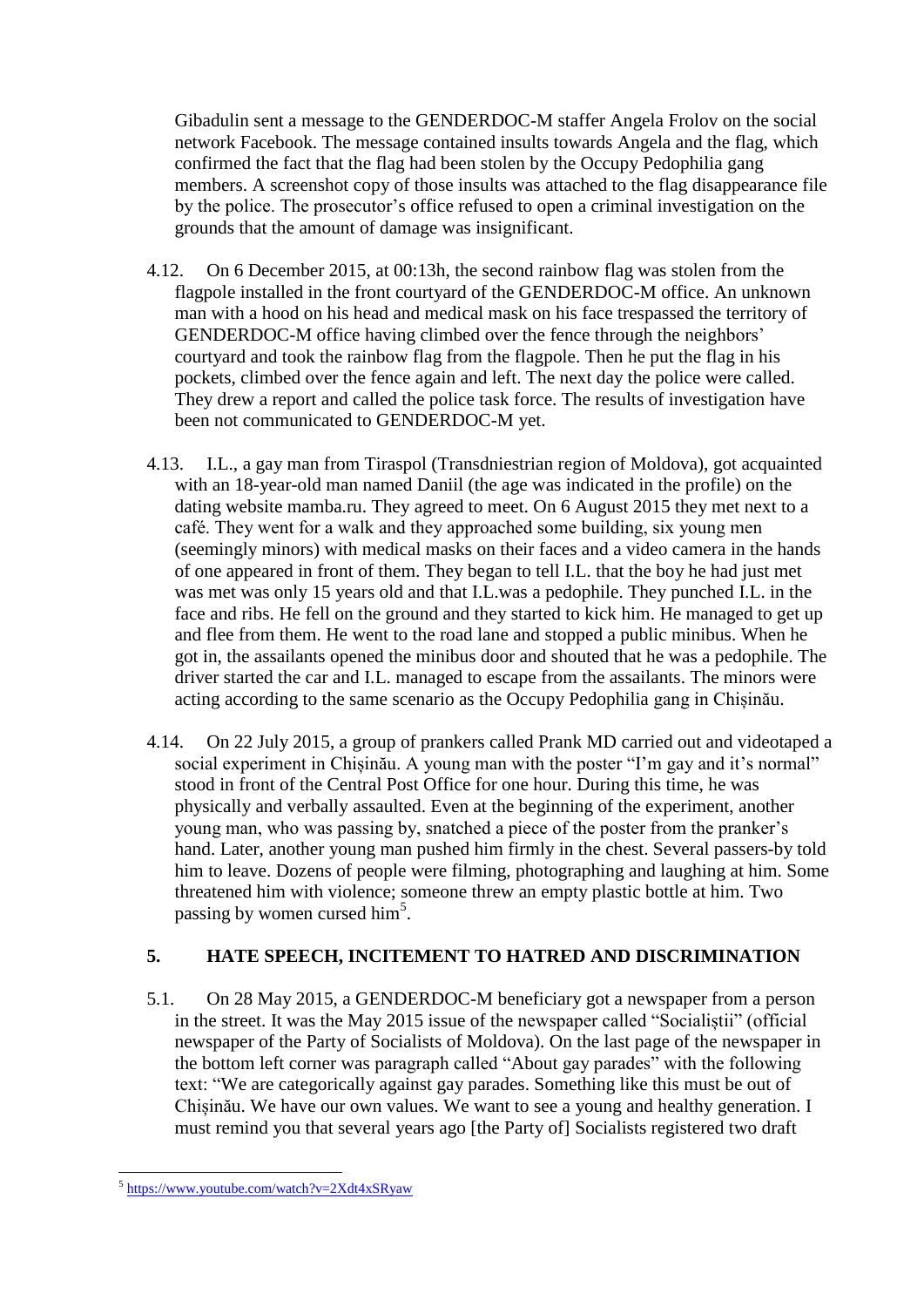laws in the Parliament – on banning homosexual parades and prohibitting any type of agitation with regard to non-traditional sexual orientations, as well as prohibition of homosexual propaganda among children". The text was written by Igor Dodon, Chairman of the Party of Socialists.

- 5.2. On 14 June 2015, local elections too part across Moldova, including for the Mayor and City Council of Chișinău. The Party of Socialists of Moldova nominated Zinaida Greceanîi for Mayor of Chișinău. The Party of Socialists released a political advertising video spot produced in in Romanian and Russian. There, the Chairman of the Party of Socialists Igor Dodon accuses the current Government of "destroying our traditional values and Christian morality" while in the background appears video footage from the LGBT March for Equality held by the GENDERDOC-M Information Centre on 17 May in the centre of Chișinău . The footage featured five GENDERDOC-M staffers.
- 5.3. Between 14 and 28 June 2015, unidentified people distributed leaflets in front of a number of churches on behalf of the Moldovan Christian Orthodox Movement. The leaflet was titled "Why we cannot vote for Dorin Chirtoacă as the Mayor". The first argument read as follows: "[Because] He allows shameful parades and events of homosexuals. Thus, he threatens our children's moral security. What is going to happen be in a few years?" The last paragraph stated: "Let's not vote for a political PROsodomite mayor. Let's vote for a traditional housewife, with a soul of a mother who has a family and children, to get to the City Hall. Now it depends on your vote whether Chișinău will be a neat household or the CHAOS and HOMOSEXUALS will be marching through it".
- 5.4. A priest of the Moldovan Orthodox Church, Vitali Şîncari, posted on his Facebook page a homophobic message (taken from the book by a Russian writer Viktor Pelevin) without indicating that it was a quote from a literary text. The message contained indicent words and compared gays with the flies which were imposing their naughty sexual acts on society; however, "unlike the flies "sodomites" do it consciously". This post was commented by many people with hatred and incitement to violence. The priest did not make a single attempt to stop those instigations.
- 5.5. On 30 November 2015, Bogdan Țîrdea, a Member of Parliament from the Party of Socialists made the following statement: "This minority adopts the Nondiscrimination Law which protects the gays. However, in Moldova, there only two gays and both are part of the governing Alliance [of parties at power]. And they are so well protected. You understand that two gays are granted protection from the state".

# **6. EQUALITY AND NON-DISCRIMINATION**

According to Moldovan legislation, a foreign citizen can reside on the territory of Moldova without registration only three months. Then s/he must leave the country for another three months. Many gay couples, where one partner is not a citizen of the Republic of Moldova, are forced to separate every three months for another three months. For these couples this way of living is a torture. If they were not people of the same sex, they would be able to marry, which would allow them to request a residence permit for the spouse, who is a foreign national, for 12 months with the possibility of extention and even request citizenship of Moldova after five years of living in the country. The residence permit also provides the right to work. Since samesex marriage is prohibited in Moldova same-sex couples have no legal ground to be together in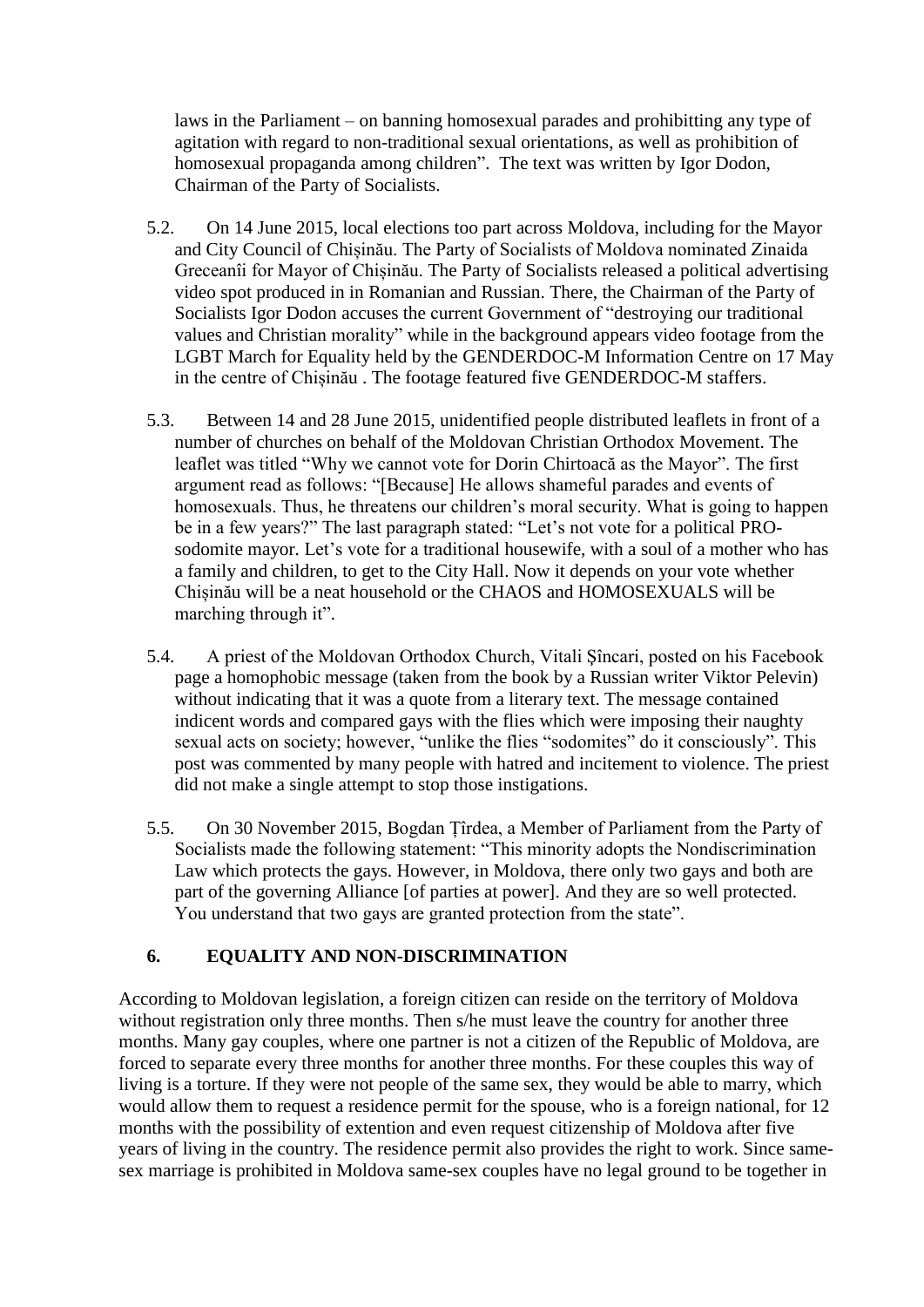the country. The only opportunity for them is to go to a foreign country where same-sex marriage is allowed. This option, however, is possible only for some couples. The Council of Europe says that legalisation of same-sex marriage is at the sole discretion of each member state. We, however, consider this being enormous discrimination, which causes human suffering and serious violations of people's rights.

- 6.1. In April 2015, GENDERDOC-M began production of social advertising video spots with the information campaign "Because I Live Here", which was launched during the annual LGBT Pride Festival "Rainbow over Dniester". To broadcast these video spots GENDERDOC-M contacted several television companies, who calculated the price of distribution, elaborated a media plan, and sent the invoice and contracts for signing. One of those television companies was JurnalTV. On 5 May GENDERDOC-M transferred the agreed amount of money to the JurnalTV's bank account and went to their offices to sign the contract. According to media plan, the video spots were to be broadcast from 8 May. On 7 May, the PR consultant of GENDERDOC-M, who was involved in the elaboration of the information campaign and led negotiations with all mass media representatives, received a phone call from a JurnalTV representative who announced her that JurnalTV was unable to broadcast those video spots due to political reasons. The decision was made by the leadership of JurnalTV and was motivated by the fear of the TV channel being attacked for broadcasting such video spots, especially after the anti-governmental rally that took place on 3 May. On 4 May another transfer was made to the bank account of the Telelradio-Moldova (the state TV and radio company) according to the previously received invoice. On 8 May, the day when the video spots were to begin running, the director of Teleradio-Moldova, Mircea Surdu, requested a meeting with the representatives of GENDERDOC-M. At the face-toface meeting he asked for the broadcasting to be postponed until September 2015, because there were risks of provoking public protests due to the broadcasting of these video spots on the eve of local elections. GEDNDERDOC-M decided it would be more productive to move the date of broadcasting in order to maintain positive relations with Teleradio-Moldova. On 2 September 2015, GENDERDOC-M returned to the subject and asked Teleradio-Moldova to prepare a new media plan. However, Teleradio-Moldova representatives made it clear that the video spots would not be broadcast and asked for an official letter from GENDERDOC-M with a request to transfer the money back to organisation's account. Following this, two lawsuits on discrimination were lodged.
- 6.2. V. and E. are a lesbian couple. In April 2015, E. had some health issues which required urgent medical assistance. Her partner V. dialed 903 for emergency medical help. Over the phone, she was asked in what way she was related to E. V. responded that they were a couple and the emergency medical help line replied that they had regestered the call. After 30 minutes of waiting there were no doctors and E.'s health condition was worsening. V. called the emergency medical service again and was told there were no cars available. V. called her mother, a doctor in the Transdniestrian region of Moldova, who in her turn called the emergency medical service in Chișinău and made a scandal. Shortly after this the emergency service, a male doctor with a female assistant, arrived. When V. opened the door they immediately began to haul over the coals asking her why she had done so much fuss and why she had called the service so often. Then he asked V. why it had taken them so long to open the door and what they had they been busy with adding, "You'd better lead a normal life!" The doctor entered the room where E. was lying on the bed and asked her why she was "whining"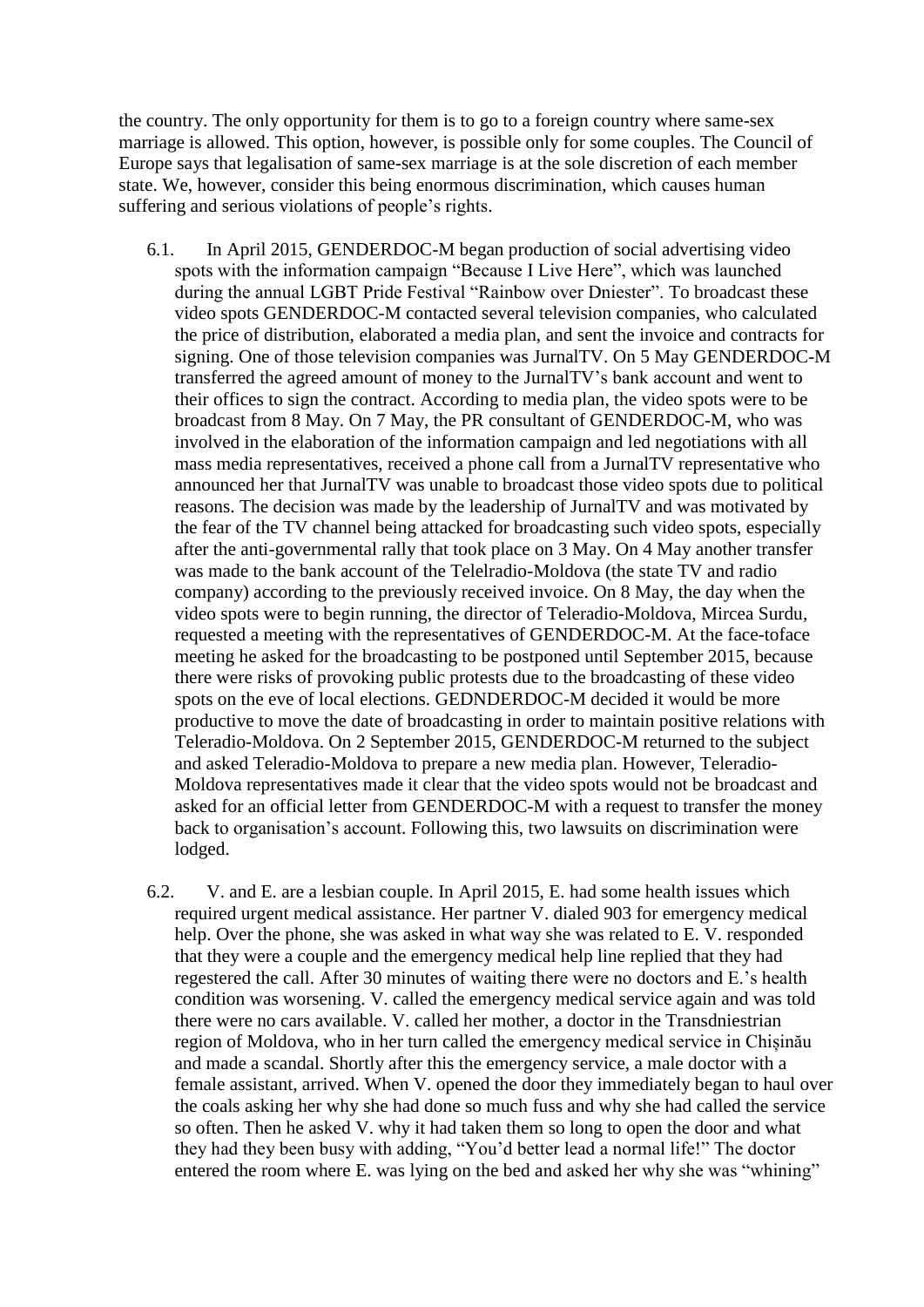and if she was pregnant. She replied that she couldn't be pregnant because she was in a relationaship with a woman and not with a man. The doctor said, "Of course, with such a lifestyle like yours it's normal to have pain. For a woman to be healthy she needs to be in a relationship with the man". He continued asking her questions about personal life which had no relevance. The doctor spoke to her with an irritated tone and breaking her off. He told E. and V. that he was a military doctor and had been at war but he had never met people like them. Eventually, E. was taken to hospital. At the hospital, the doctor told employees at the registration desk that the two women together. While waiting for E. to be directed to another doctor, V. was hugging and warming up E. and the hospital workers at the registration desk were staring and laughing at them.

6.3. J.P. is 15-year-old transgender girl. She has long hair, wears makeup regularly and looks feminine. For this she is constantly harassed at school. In 2015, she was transferred to the theatre lyceum where the situation is slightly better; however, nobody wants to either be friends or even interact with her. To avoid discriminatory treatment J.P. doesn't allow herself to who she really is at school. She wears boys' clothes and permanently controls her behavior. For she cannot be the way she wants to be at school, she wants to drop out. Every time her biological father, who lives separately, sees her he sermonises about how a man should look like and forces her to cut her hair.

#### **A number of discriminatory incidents occurred during the annual LGBT Pride Festival "Rainbow over Dniester", which took place on 13 – 17 May 2015:**

- 6.4. On 11 May, in solidarity with the LGBT Pride Festival "Rainbow over Dniester" the local office of Civil Rights Defenders organisation hung the rainbow flag from the balcony of their office situated on the  $3<sup>rd</sup>$  floor of the Zepter building on 67 Sciusev Street in Chișinău. On 12 May, the Brand Manager of Zepter Jana Vizitiu Civil Rights Defenders with the question, "Why have you put out the rainbow flag on the balcony of our building? This is the symbol of sexual minorities. Passers by enter the building and others call us asking if we have LGBT people in the building". After Civil Rights Defenders had refused to remove the flag, Jana Vizitiu addressed to the building owner, Alexandra Stropşa. The building owner approached the situation very negatively and arrived in the office in 10 minutes insisting that the flag was removed from the balcony. She argued that she was aware of the fact that aggressors throw stones at LGBT people during marches and that she had a very negative attitude towards subjecting the building to a potential risk of material and moral damage. MsThe building owner tried to scare Civil Rights Defenders staff with the possibility of calling the police or other authorities who would come and remove the flag from the balcony, stating that Civil Rights Defenders had violated the tenancy agreement by having placed the LGBT flag without her consent.
- 6.5. The LGBT march for Equality "Because I Live Here" was scheduled to take place on 17 May. For security reasons, all people interested in participating in the march were advised to come the GENDERDOC-M office from, where, in an organised manner, they would be taken to the starting point of the public activity by four minibuses. The hired minibuses from the transport company "Denival Trans LLC" had to be at the GENDERDOC-M office at 10:00h. At 10:00h, the GENDERDOC-M accountant received a phone call from the transport company director, Constantin, who informed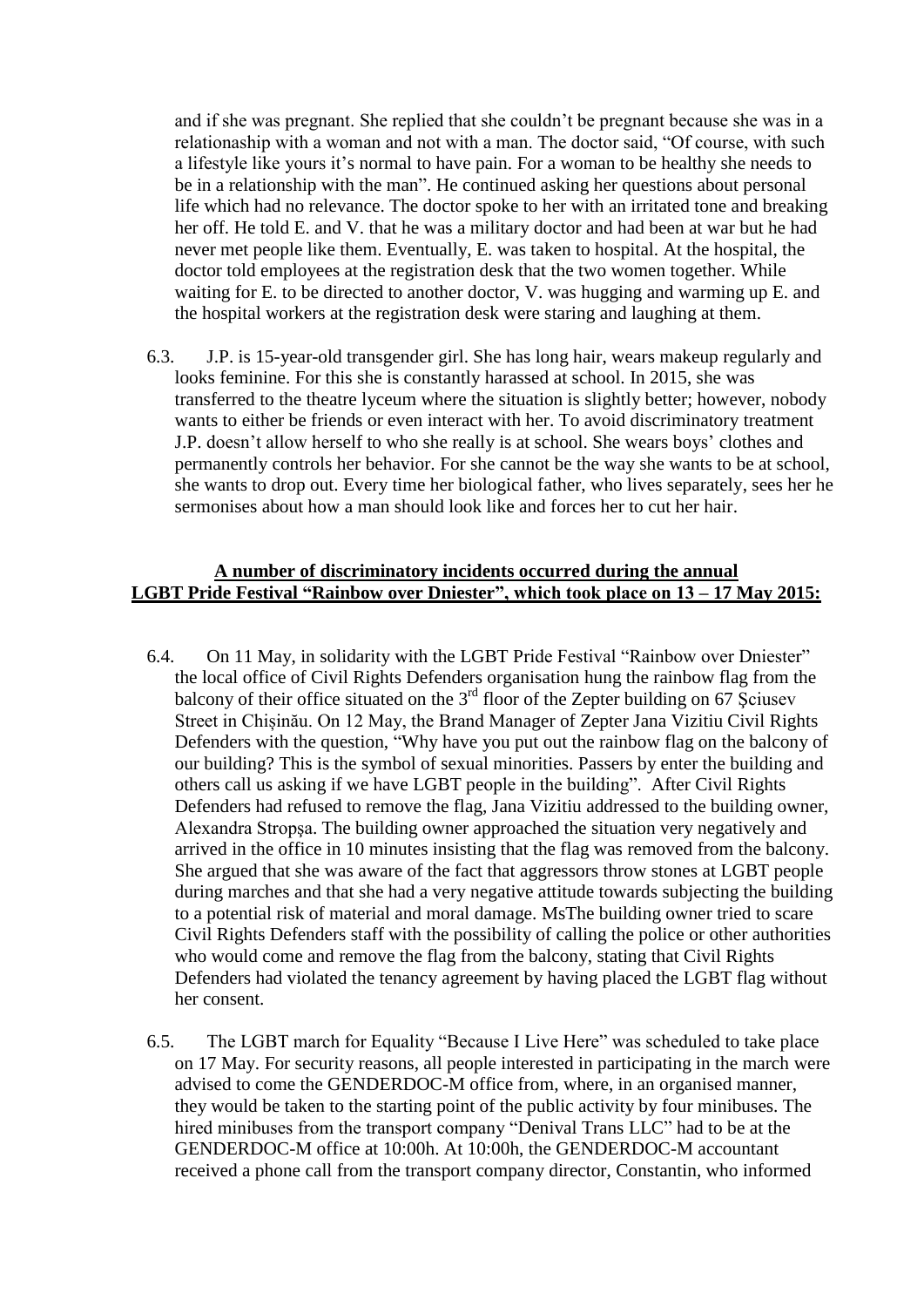her about an unexpected problem. The minibuses that he had hired from another company refused to come because one day before that company had been contacted by some individuals who introduced themselves as police officers and representatives of the Anticorruption Prosecutor's Office. The transport company was warned that if they came to GENDERDOC-M, they would have big problems. Representatives of GENDERDOC-M had to urgently seek other transport under the high risk of not being able to organise the march eventually.

- 6.6. M.C. is a transsexual woman. In 2013, based on the court judgment she manged to have her ID changed, which reflects her preferred name female gender identity. After she had started transitioning she did not change her place of work at a governmental agency, this is being the reason why she is subjected to humiliating and discriminatory treatment from colleagues and administration. On 26 May 2015, together with all agency employees she was sent to the annual medical check-up in the state clinic "Constructorul" in Chișinău. There she was given her medical history report with the new name and gender marker according to the new ID, which she had obtained a year before. However, the medical history report contained information about her previous medical check-ups which she had undergone when she still had documents issued on the male name. The medical history report had been sent to the clinic from her work, and thus she was outed to the medical workers in the clinic. She revolted and asked the clinic staff to issue her a new medical history report form and for the old one to be eliminated. In the clinic, she was told that her medical history report would be preserved in the clinic's archives, and that it was up to the doctor's at her work to issue her a new medical history report form. Nevertheless, she was given a blank check-up form and sent for check-up at different doctors, the last one in the list being gynaecologist. She went through the check-up with all doctors except the gynaecologist. When returned to work, she asked the doctor why her old medical history report had been sent to the clinic without her consent, thus her transgender identity having been disclosed. She also requested issuance of a new medical history report and elimination of the old one. Doctor manifested aggressive behaviour and even insulted M.C. She was told her old medical history report would be replaced once it came back from the clinic. Nevertheless, she was still forced to go through the gynaecological check-up. She was told that if she hadn't gone through it, she would have been dismissed from work.
- 6.7. A.G. is a gay man. He and and his gay friends used to spend evenings at the karaoke bar "To4ka" in Chișinău. On 29 August 2015, A.G.'s friends visited this venue and they were told that they were banned from entering it again because they had allegedly behaved inappropriately, i.e. they kissed and danced together (two men). On 8 September eveining, A.G. and a gay friend of his made an attempt to enter the karaoke bar again. They talked with the bar owner, who said that because of them he was losing clientele and that he didn't allow them in his venue anymore. A.G. filed a formal complaint to the police. The police sent the case to the Council on Prevention and Elimination of Discrimination and Ensuring Equality. On 9 November, Council held a public hearing where it recognised discrimination on the ground of sexual orientation in  $\frac{1}{\text{accessing goods}}$  and services<sup>6</sup>.

<sup>6</sup> Decision of 20 November 2015, Case no. 329/15 (A.G. and. P. G. vs V.B., administrator LLC "Avilux-Service" [Venue "To4ka"]) on discrimination on the ground of sexual orientation in access to goods and services available to the public [http://egalitate.md/media/files/files/decizie\\_329\\_15\\_depersonalizat\\_8041531.pdf](http://egalitate.md/media/files/files/decizie_329_15_depersonalizat_8041531.pdf)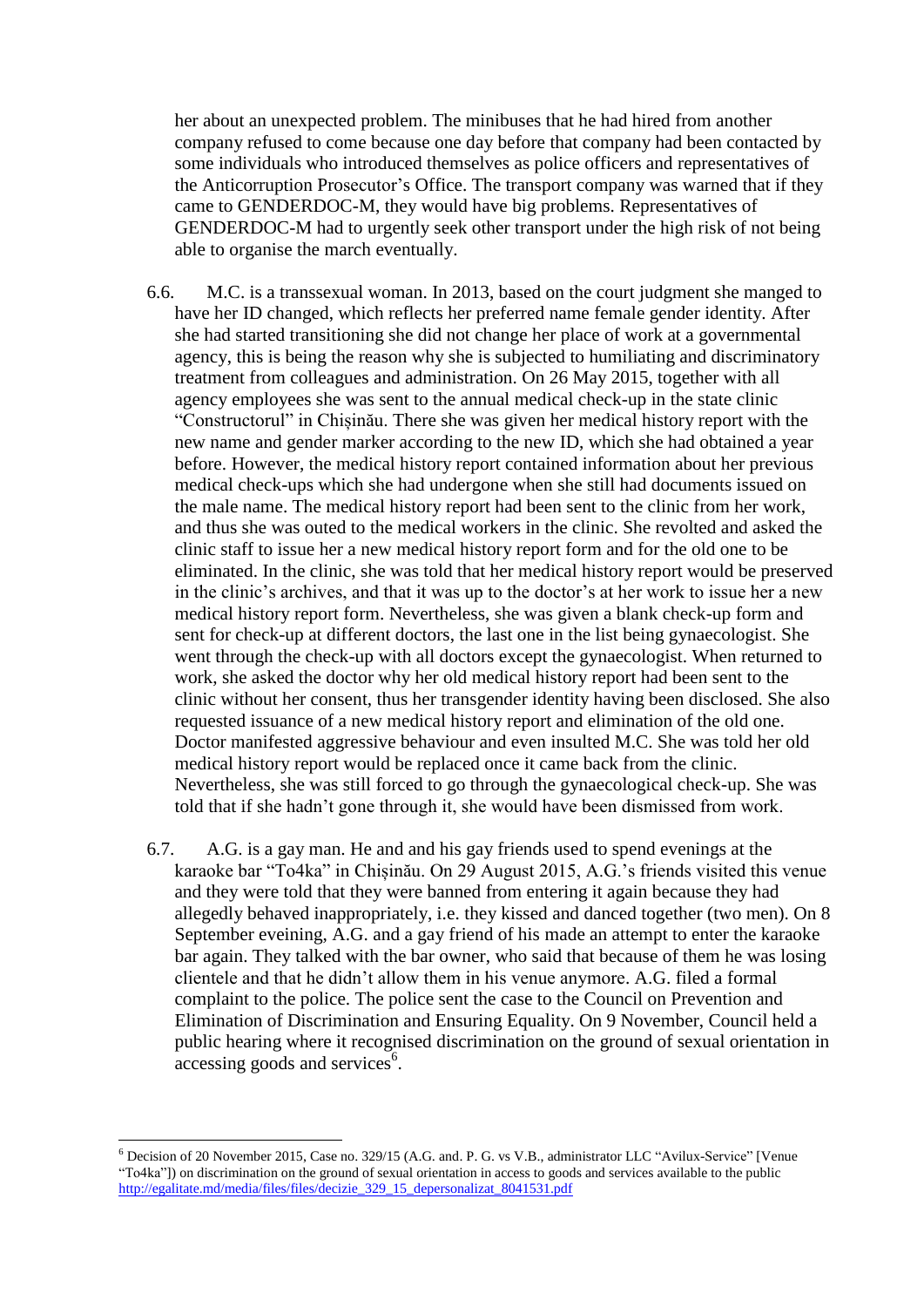6.8. D.M. is a 17-year-old gay man. In November 2015, he was unofficially employed as a janitor by the bar "CoffeeMolka" in Chișinău. The bar personelle often addressed him questions about his personal life such as "Who do you like boys or girls?" On 25 December, D.M. was thrown out of work with the words "We do not need such goodies like you! Go around the corner, there are those just like you" (referring to the Spălătorie Bar which hosts LGBT parties). D.M. could not lodge any complaint because he hadnțt been employed legally being underage and having no proof that he had worked in that place.

## **7. FREEDOM OF ASSEMBLY**

- 7.1. Between 13 and 17 May 2015 the LGBT Pride Festival "Rainbow over the Dniester" under the slogan "Because I Live Here" took place in Chișinău. On 17 May, the LGBT March for Equality under the same slogan was held in the centre of Chișinău. The march began at 11:00h on the intersection of Albişoara Street and Grigore Vieru Boulevard and finiashed 20 minutes later on the intersection of Ierusalim Street and Grigore Vieru Boulevard, where minibuses were for participants. Despite the fact that the place and time of the march had been held in secret and this information only known by the GENDERDOC-M staff and police, at 11:00h a group of 20 counterdemonstrators appeared at the starting point of the march but were walking along the March for Equality on the sidewalk. Counterdemonstrators were separated from the March for Equality participants by a broad road lane and two lines of police. They were carrying banners with a rooster placed in the no sign (*rooster* refers to the Russian slang equaivalent of "fag" iside the prohibition sign) and shouting different homophobic slurs such as: "One, two, Sodom away!", "Down with the Antichrist law!", "Down with sodomy!", "Shame!", "Abomination". The counterdemonstrators threw rotten eggs (at least three eggs were thrown at the participants in the march none of which hit any participants). An egg landed right at his feet of the US Ambasssador James D. Pettit while he was making a speech. After the march ended, a group of minors from the Occupy Pedophilia went to the GENDERDOC-M office but they were stopped by the police not far from the office. A group of priests headed by the religious extremist Ghenadie Văluţă went to the place where the march had happened sprinkled holy water over it to "clean the uncleanness and infamy".
- 7.2. To test how well the Law on Freedom of Assembly is applied, on 14 July, GENDERDOC-M held a protest march against hate crimes in Bălți. On 8 July, organisers sent a notification letter to Bălți City Hall requesting ensurance of police protection for participants. The march was planned for 12:00h, with the starting point in front of the City Hall and Prosecutor's Office (located in the same building) and the ending point in fornt of Bălți Police Inspectorate (about 200 meters away from the City Hall). On July 13, the GENDERDOC-M representative Angela Frolov received a phone call from the representatives of the Patrol Police Inspectorate in Chișinău who informed her that that they would ensure protection of participants because "you can enjoy the right to freedom of assembly anywhere in Moldova". However, the representatives of police tried to negotiate the following: 1) They asked participants not to carry the rainbow flag as to not incite provocations; 2) They asked not to march from the City Hall to the Police Inspectorate and only have a protest rally in front of Bălți Police Inspectorate; 3) They asked not to stand right in front of the City Hall because there was a Ștefan cel Mare monument installed right in front of it (the "national symbol" as they referred to it). "It would be better if you moved a hundred meters away from it", they